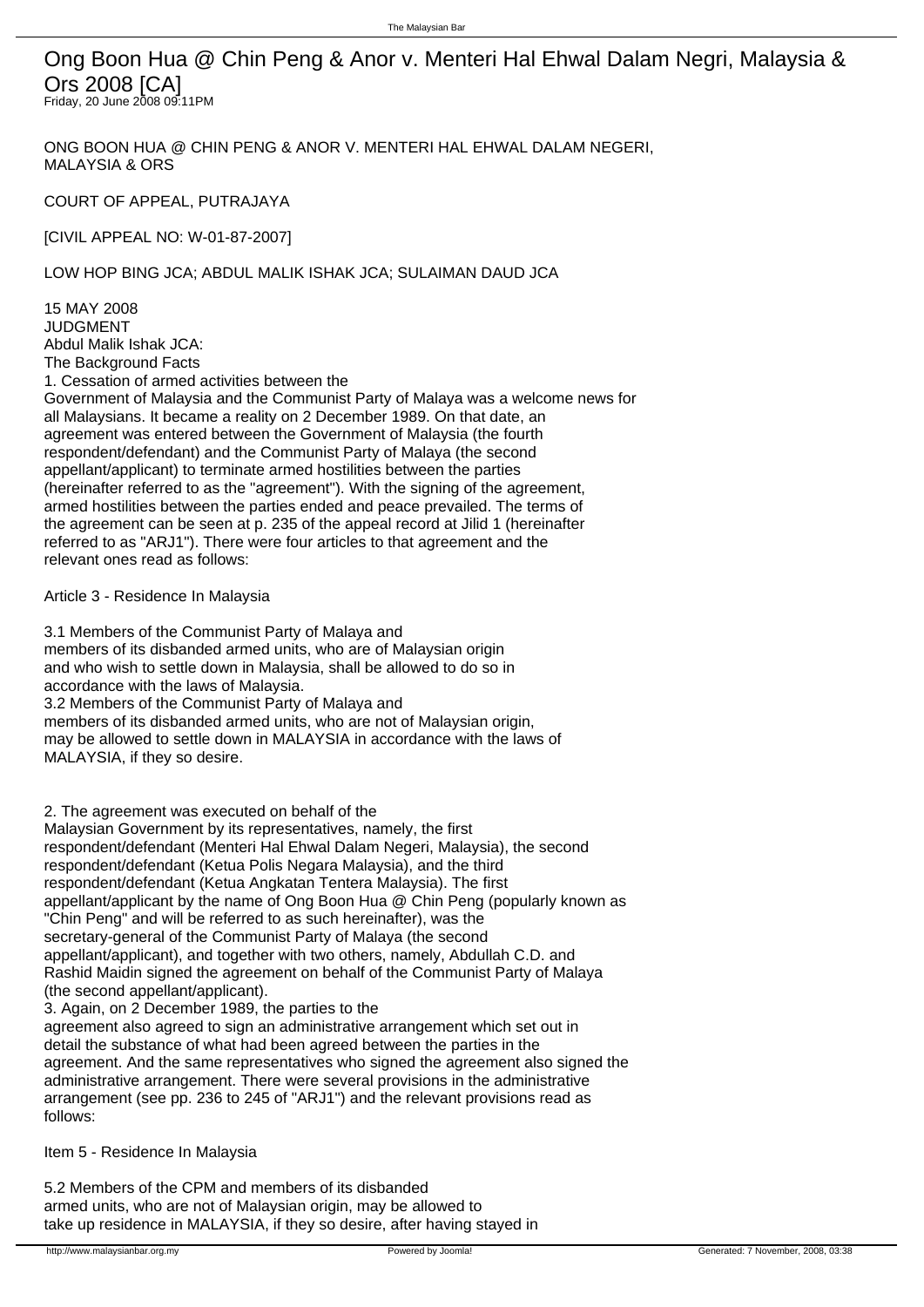the pre-designated places in THAILAND for a minimum period of six months. 5.5 Those who wish to settle down in MALAYSIA shall

 be categorised as follows:

 5.5.1 Malaysian citizens, 5.5.2 Non-citizen spouses and children of Malaysian citizens, and 5.5.3 Aliens.

 5.7 Non-citizen spouses and children of those who are of Malaysian origin may be allowed to settle down in MALAYSIA in accordance with the laws of MALAYSIA if they so desire. 6.3 Citizenship And NRICs

 6.3.1 Those who were in possession of Blue and Red NRICs and citizenship certificates before they joined the CPM or its armed units shall continue to use them as valid documents. Any such documents which have been lost or damaged shall be replaced expeditiously after verification. 6.3.2 Non-citizen spouses and children of those of Malaysian origin who have settled down in MALAYSIA shall be issued with RED NRICs. They can apply for citizenship after two years of continuous stay in MALAYSIA in accordance with the laws of MALAYSIA. 6.3.3 Those who are aliens and those whose citizenship have been revoked shall be issued with RED NRICs should they be allowed to settle down in MALAYSIA. They can subsequently apply for citizenship in accordance with the laws of MALAYSIA. 6.3.4 Those who are of Malaysian origin and who joined the CPM and its armed units before the implementation

 of National Registration, shall be issued with RED NRICs should they be allowed to settle down in MALAYSIA. They can subsequently apply for citizenship in accordance with the laws of MALAYSIA.

 6.4 Privileges And Obligations

 6.4.1 Those who are Malaysian citizens and have settled down in MALAYSIA shall enjoy the same privileges as any other citizens under the Federal Constitution and the laws of MALAYSIA. 6.4.2 Those not of Malaysian origin and

 non-citizens who have settled down in MALAYSIA shall be governed by the Federal Constitution and the laws of MALAYSIA.

 Item 7 - Participation In Political Activities

 7.1 Members of the CPM and members of its disbanded armed units, who are Malaysian citizens are free to participate in political activities including the formation of a political party or parties within the confines of the Federal Constitution and the laws of MAI AYSIA

**Observations** 

4. Apart from the procedural aspects of the respondents/defendants' application for discovery and inspection, counsel on both sides also submitted on the merits of the said application and, consequently, the High Court judge considered them in his judgment. That approach should not be criticised nor faulted. Merits of the respondents/defendants' application should be considered in an application of this nature. Indeed before us, counsel on both sides submitted at length on them. We are constrained to say that although the merits of the case can only be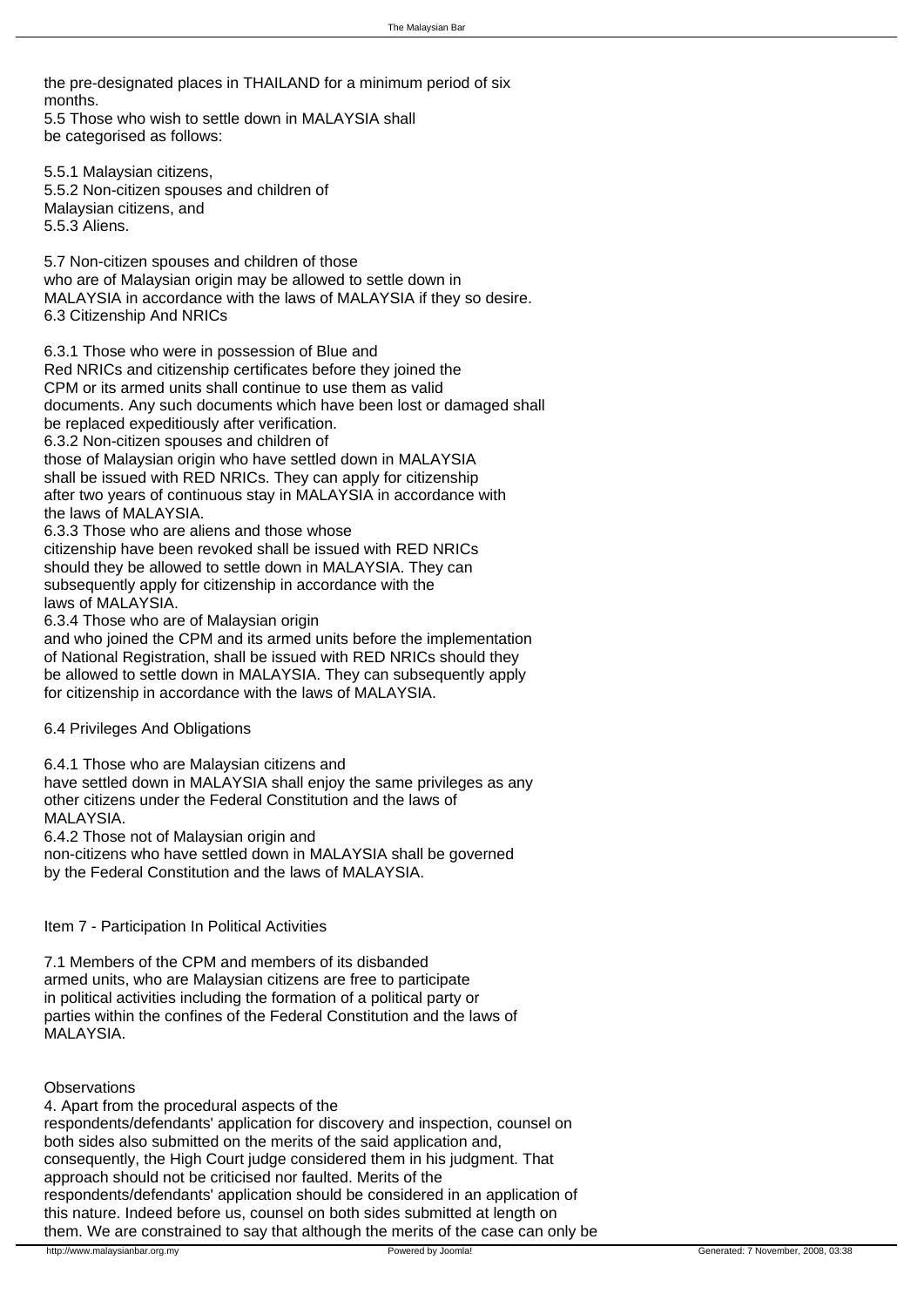considered at the trial proper, yet the peculiar nature of the

respondents/defendants' application justify the parties to submit on them and for this court to consider them. The luxury of detachment from considering the respondents/defendants' application from the merits of the case can never be achieved. They must, invariably, be considered together in order to do justice to the parties.

The Appellants/Applicants' Applications

5. Based on both the agreement and the administrative

arrangement, the appellants/applicants filed three applications.

6. Firstly, on 4 March 2005, the

appellants/applicants filed an originating summons as seen at pp. 10 to 13 of "ARJ1" for the following reliefs:

 (a) a declaration that Chin Peng and all those persons represented by him have the right to enter, domicile, reside and stay in Malaysia;

 (b) an order that the respondents/defendants grant

 permission and allow the appellants/applicants to enter Malaysia;

 (c) an order that the respondents/defendants issue

 documents allowing the appellants/applicants to enter Malaysia;

 (d) an order that the respondents/defendants comply with

 the terms of the agreement and the administrative arrangement dated 2 December 1989;

 (e) costs; and

 (f) any other ancillary order.

7. An affidavit in support of the originating summons affirmed by Darshan Singh Khaira on 4 March 2005 as seen at pp. 15 to 28 of "ARJ1", deposed to, inter alia, the following averments:

 2. Plaintif Pertama dilahirkan pada 20.10.1923 di Sitiawan, Dinding, Perak, Malaysia. Ibubapa, anak-anak dan keluarganya juga adalah warganegara Malaysia. 3. Pada bila-bila masa pun Plaintif Pertama tidak pernah dilucut kewarganegaraan Malaysia dan tidak dibuang negeri dari Malaysia.

8. The English language translations of Darshan Singh Khaira's affidavit in support are as follows:

 2. The first plantiff (referring to Chin Peng) was born on 20.10.1923 in Sitiawan, Dinding, Perak, Malaysia. Both his parents, children and family members are Malaysian citizens. 3. The first plaintiff (referring to Chin Peng) has not, at any time, been deprived of his Malaysian citizenship and has not been banished from Malaysia.

9. Secondly, on 7 March 2005, the appellants/applicants filed a summons in chambers as reflected at pp. 33 to 35 of "ARJ1" for the following orders:

 (a) that Chin Peng be temporarily allowed to enter Malaysia and attend the hearing of this application;

 (b) that a passport or an interim travelling document be

 issued to Chin Peng;

 (c) that the respondents/defendants to obey the order and

 give effect to it accordingly;

 (d) costs in the cause; and

 (e) any other consequential order.

10. Again, Darshan Singh Khaira affirmed an affidavit in support on 7 March 2005 in support of the summons in chambers and his affidavit in support can be seen at pp. 37 to 40 of "ARJ1". In his affidavit in support, Darshan Singh Khaira alluded to art. 5 of the Federal Constitution and he pointed out that Chin Peng has the inherent right to appoint counsel of his own choice to act for him. The inherent right also extended, according to the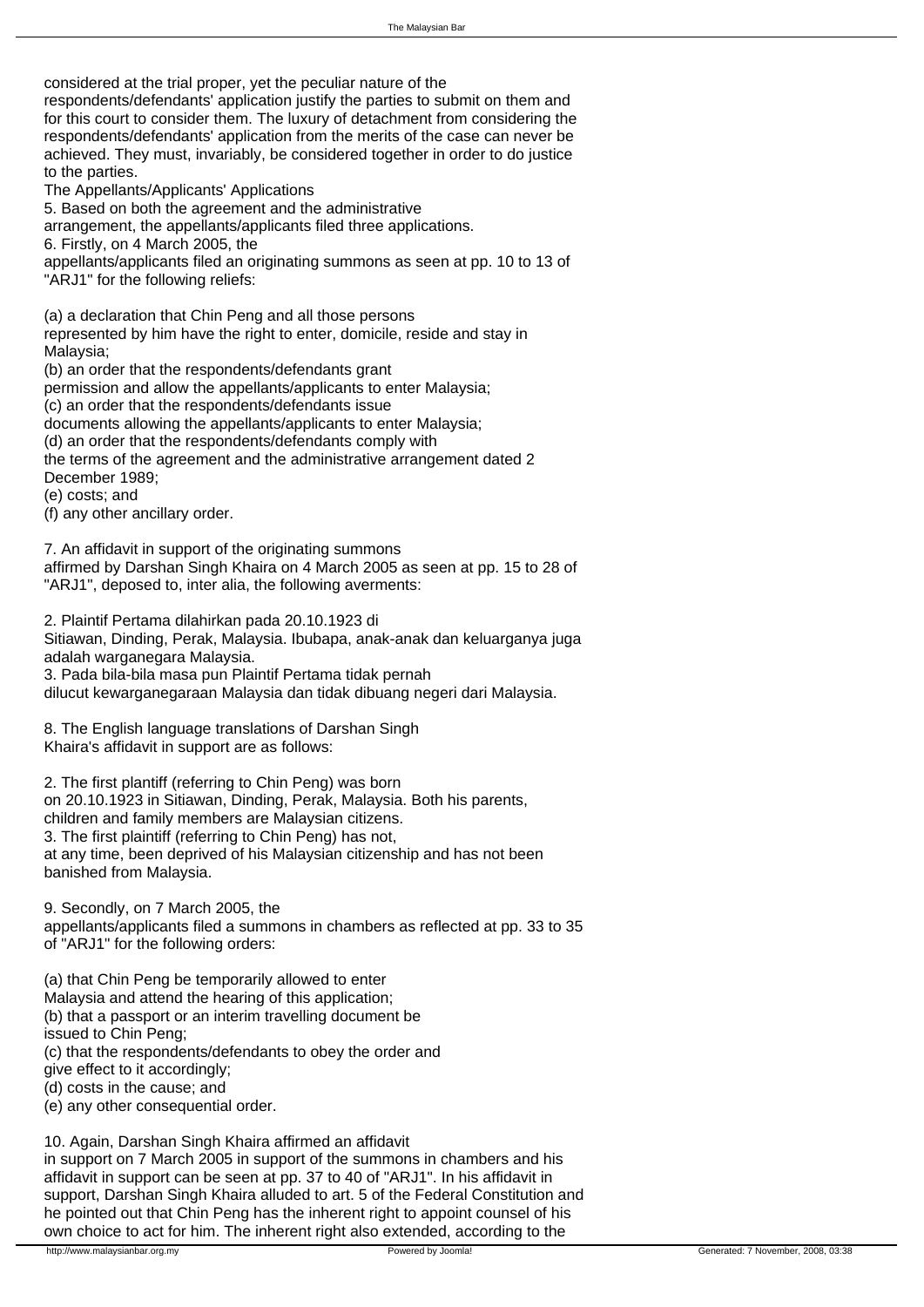deponent of the affidavit in support, to the right of Chin Peng to attend court for his case and for that purpose he has to enter Malaysia and give the necessary directions to counsel of his own choice as well as to affirm affidavits and to give evidence, if the need arises.

11. Thirdly, on 12 March 2005, the

appellants/applicants also filed another summons in chambers where they sought three orders, firstly, directing the respondents/defendants to furnish the list of the names of the members of the Communist Party of Malaya (the second appellant/applicant) who were desirous of entering and living in Malaysia and which list was handed to the respondents/defendants earlier by the appellants/applicants; and, secondly, directing the respondents/defendants to furnish the list of the names of the members of the Communist Party of Malaya (the second appellant/applicant) who were allowed to enter and live in Malaysia; and, thirdly, directing the respondents/defendants to furnish the list of the names of the appellants/applicants who were allowed to visit Malaysia. The usual costs and the ancillary order were also prayed for.

12. This summons in chambers was supported by the affidavit in support of Darshan Singh Khaira that was affirmed on 12 March 2005 as reflected at pp. 45 to 48 of "ARJ1". In was a short affidavit and there he deposed briefly to the following facts. That immediately after the signing of the agreement, the appellants/applicants had given a list of the names of those who were qualified and entitled to enter and stay in Malaysia to the respondents/defendants and the said list was kept by the latter. That the respondents/defendants had allowed a large majority of the members of the Communist Party of Malaya (the second appellant/applicant) to enter and reside in Malaysia. That there were even members of the Communist Party of Malaya (the second appellant/applicant) who entered and visited Malaysia. That the respondents/defendants had issued the certificates of identity, travel documents and passports to members of the Communist Party of Malaya (the second appellant/applicant) to enter Malaysia. Again, it was averred that the said list showing the movements of the members of the Communist Party of Malaya, to and fro, from Thailand to Malaysia was kept by the respondents/defendants. 13. Chin Peng himself affirmed an affidavit on 18

March 2005 proclaiming himself as a Malaysian citizen and an author with an address at c/o Visarn Pichienphati 1209/159 Parkland Road, Bagna, Bangkok 10260 Thailand. In that affidavit too, Chin Peng described himself as the former secretary general of the Communist Party of Malaya (the second appellant/applicant). Chin Peng's affidavit was filed on 28 March 2005 by the law firm of Darshan & Co and it was drafted in two languages - at pp. 50 to 58 of "ARJ1" in the Malay language and at pp. 59 to 68 of "ARJ1" in the English language.

14. At para. 7 of his affidavit, Chin Peng deposed in the Malay language as follows (see p. 52 of "ARJ1"):

 7. Selanjutnya, saya telahpun dilahirkan pada hujung Oktober 1924 di Sitiawan, Dinding, Perak, Malaya. Selama ini saya adalah seorang warganegara Malaysia dan kini masih adalah warganegara Malaysia. Saya tidak pernah melepaskan kewarganegaraan saya dan kewarganegaraan saya tidak pernah dibatalkan. Saya juga tidak pernah dibuang negeri.

15. In the English language, this was what Chin Peng deposed to at para. 7 of his affidavit as seen at p. 61 of "ARJ1":

 7. Further, I was born in the later half of October, 1924 in Sitiawan, Dinding, Perak, Malaya. I have always been and remain a Malaysian citizen. I have never relinquished my citizenship nor has it been revoked. Neither have I been banished.

16. Supporting the return of Chin Peng back to

Malaysia is 76 years old Salim bin Hashim, a retired police personnel residing at no: 283, Jalan Dato Kramat, Pulau Pinang. He affirmed an affidavit as reflected at pp. 68 to 72 of "ARJ1" on April fool's day - and that would be on 1 April 2005. In the original Malay language text, this was what he deposed to at para. 9 of his affidavit (see p. 70 of "ARJ1"):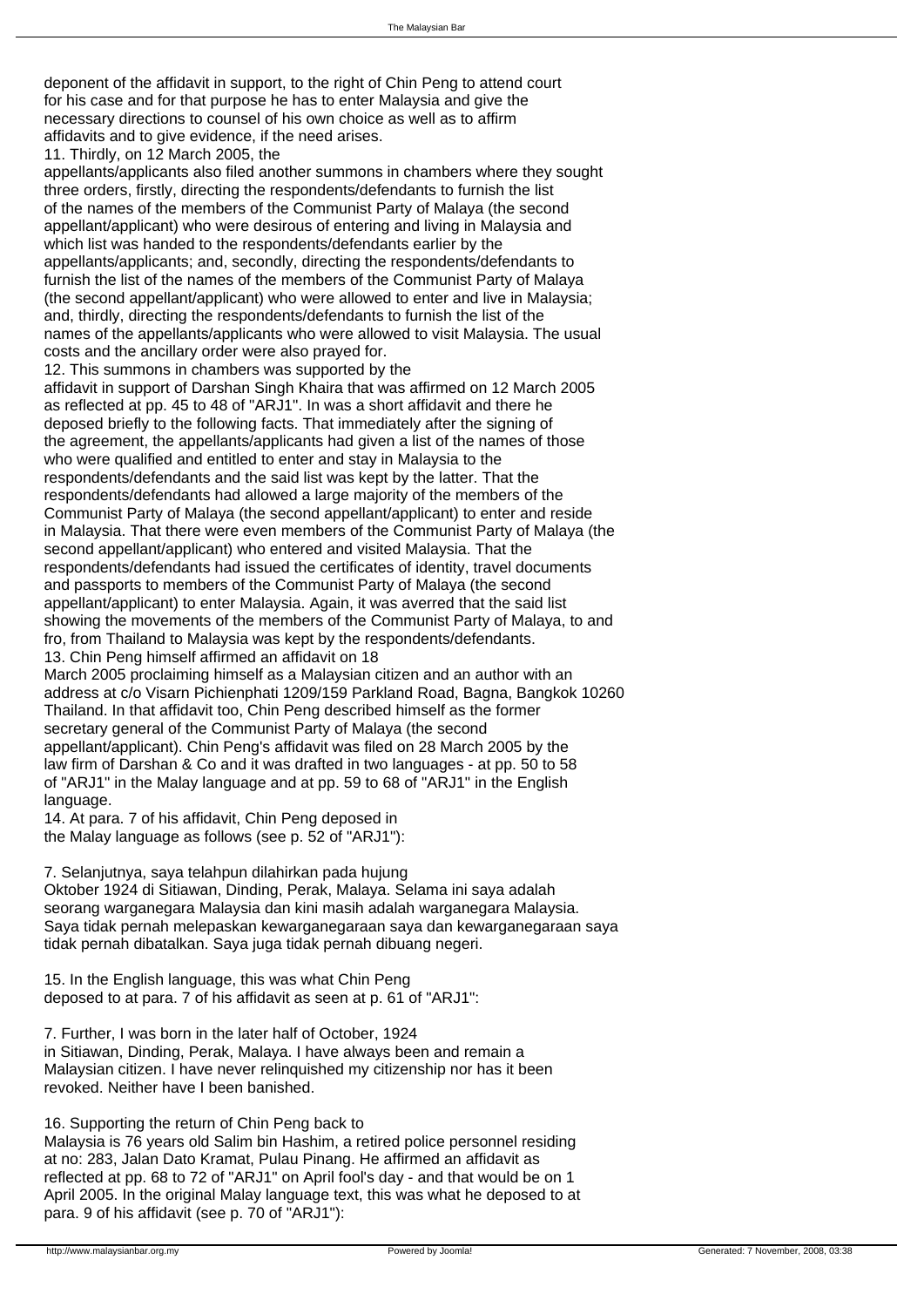Saya juga diberitahu bahawa Plaintiff Pertama (merujuk kepada Chin Peng) adalah merupakan warganegara Malaysia. Beliau telah berusia 80 tahun.

17. The English language translation of Salim bin Hashim's affidavit of para. 9 would read like this:

 I am told that the first plaintiff (referring to Chin Peng) is a Malaysian citizen. He is 80 years of age.

The Respondents/Defendants' Summons In Chambers Application Under O. 24 Of The Rules Of The High Court 1980 ("RHC") For Discovery And Inspection Of The Documents Of Chin Peng 18. The originating summons dated 4 March 2005 together with the summons in chambers dated 7 March 2005 and another summons in chambers dated 12 March 2005 (cumulatively referred to hereinafter as "the appellants/applicants' three applications") that were filed by the appellants/applicants as alluded to above must have prompted the respondents/defendants to file their O. 24 summons in chambers application under the RHC for discovery and inspection of the documents of Chin Peng. It did not help Chin Peng when he deposed in his affidavit that he was born in the later half of October 1924 in Sitiawan, Dinding, Perak, Malaya and that he has always been and remains a Malaysian citizen and that he has not relinquish his Malaysian citizenship nor has he been banished from Malaysia. The respondents/defendants wanted to see all the supporting documents to support Chin Peng's assertions. 19. The respondents/defendants applied on 13 May 2005

by way of a summons in chambers as seen at pp. 82 to 87 of "ARJ1" grounded on O. 24 of the RHC for an order requiring Chin Peng to file in court, within 14 days of the order, the documents in question (the birth certificate and the citizenship certificate of Chin Peng and hereinafter it will be referred to as "Chin Peng's documents"), in order to prove that Chin Peng was born in Malaysia or was a Malaysian citizen and, if he failed to do so, the

appellants/applicants' three applications to be dismissed with costs. It was supported by an affidavit in support of Madam Azizah binti Haji Nawawi, the senior federal counsel, affirmed on 9 May 2005 as seen at pp. 1 to 21 of the additional appeal record ("AAR").

20. On 31 July 2007, the High Court allowed the

respondents/defendants' application for discovery in accordance to the terms applied for (see the sealed order at pp. 1 to 5 of the additional appeal record (2) ("AAR (2)"). This meant that the High Court also dismissed with costs the appellants/applicants' three applications. According to the High Court, the documents sought to be discovered must be relevant and related to the issue at hand. The High Court was also of the view that Chin Peng's assertions that he was entitled to return to Malaysia was not based on the agreement but rather on the strength of him being a Malaysian citizen. Being aggrieved, the appellants/ applicants filed their appeal to this court against the whole decision of the High Court and also craved that the decision of the High Court be set aside with costs (see pp. 205 to 209 of "ARJ1").

21. The respondents/defendants were not on a fishing expedition to discover Chin Peng's documents because they have been very specific as to what they were requesting for disclosure. This was certainly unlike the case of Datuk Amar James Wong Kim Min & Anor v. Pendaftar Pertubuhan [2006] 8 CLJ 106; [2004] 6 MLJ 235 where the court refused discovery because the documents were already before the court and the applicants there were said to be on a fishing expedition.

22. In a writ action, each party must, within 14 days

after the pleadings in the action are deemed to be closed as between him and any other party, make and serve on that other party a list of the documents which

are or have been in his possession, custody or power relating to any matter in

question between them in the action (O.24 r. 2 of the RHC). In a writ action, discovery is automatic. There is no necessity, at all, for a prior order of the court.

23. Here, before us, the proceedings were begun by

originating summons and the discovery of Chin Peng's documents are not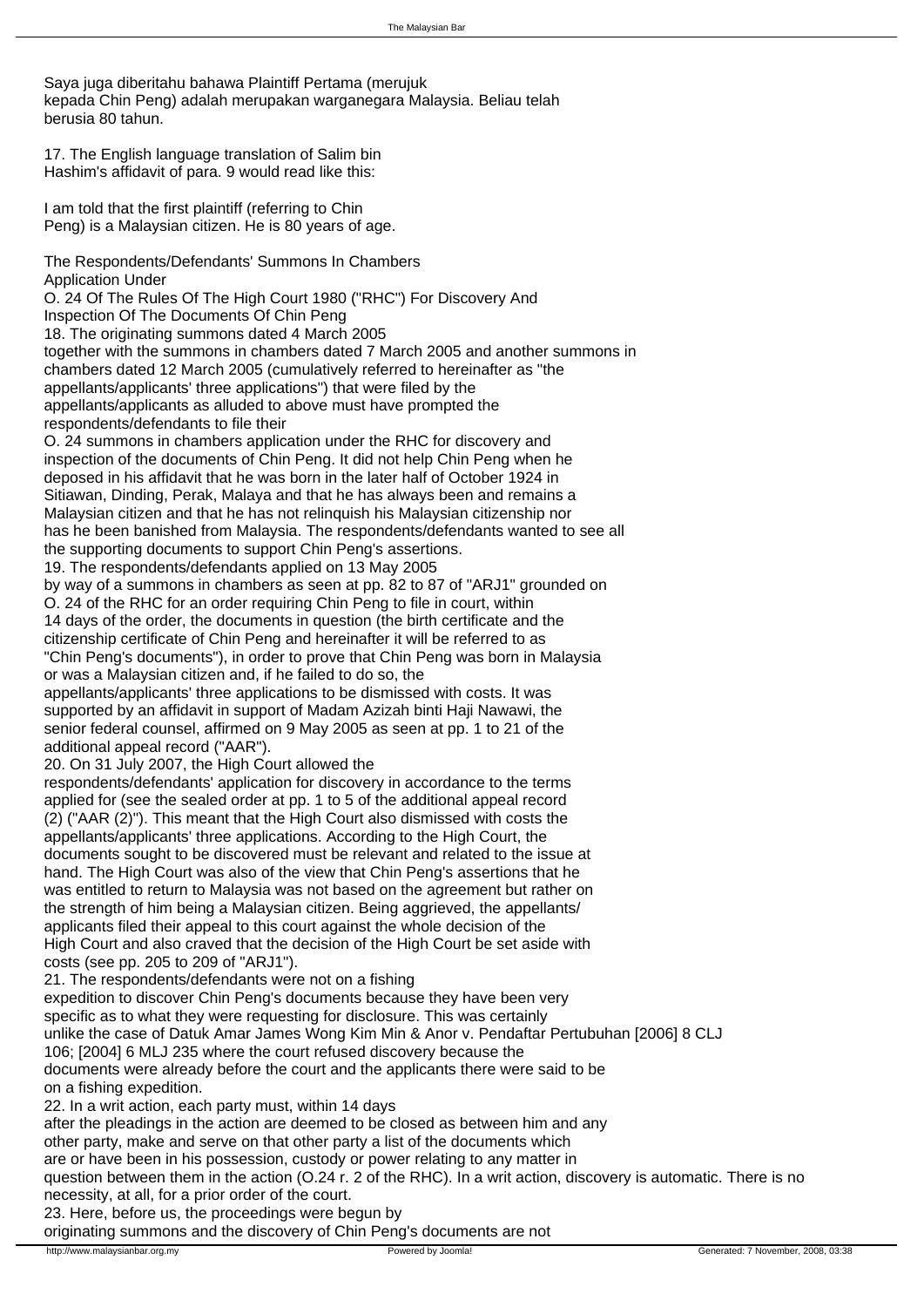automatic. If discovery is required it must be done by way of an order of the court. That must have been the reason that prompted the respondents/defendants to apply to the High Court seeking discovery of Chin Peng's documents which they asked for. A defendant is entitled to inspect documents referred to in the affidavit of the plaintiff (Ram Dyal Saligram v. Nurhurry Balkrishna [1894] ILR 18 Bom. 368; and Khetsidas and Lachminarayan v. Narotumdas Gordhandas and Another [1908] ILR Bombay Series Vol. XXXII p. 152). Documents referred to in the affidavit but not produced by the plaintiff, can be called for by the defendant by way of discovery and the defendant will have the right of inspection thereof (Phoolchand Garg v. Gopaldas Agarwal and Others [1990] AIR Madras 135, 140). The word "discovery" is often used to mean disclosure and inspection (Teoh

Peng Phe v. Wan & Company [2001] 5 CLJ 222). Thus, discovery would involve: (i) disclosure of the existence of the documents asked for; (ii) inspection of the documents once the documents are shown; and (iii) interrogatories under O. 26 of the RHC which does not concern us here. Discovery is distinct from the process of obtaining further and better particulars of a pleading under O. 18 r. 12 of the RHC and it is also not concerned about the process of

obtaining unsworn admissions of fact under

O. 27 r. 2 of the RHC.

24.Order

24 r. 10(1) of the RHC states that any party to a cause or matter shall be entitled at any time to serve a notice in Form 43 on any other party in whose pleadings or affidavits reference is made to any document requiring him to produce that document for the inspection of the party giving the notice and to permit him to take copies thereof. And

O. 24 r. 10(2) of the RHC states that the party on whom a notice is served under para. (1) must, within four days after service of the notice, serve on the party giving the notice a notice in Form 44 stating a time within seven days after the service thereof at which the documents, or such of them as he does not object to produce, may be inspected at a place specified in the notice, and stating which (if any) of the documents he objects to produce and on what grounds.

25. The scope of

O. 24 r. 10(1) of the RHC is quite wide. The area of inspection is certainly wider. Documents referred to in the pleadings or affidavits (here the documents were referred to in the affidavits) are now available for inspection and copies are permitted to be made under

O. 24 r. 10(1) of the RHC. According to the case of Gobinda Mohan Das and Ors. v. Kunja Behary Dass and Ors. [1909-1910] Calcutta Weekly Notes, vol. XIV p. 147, the right to inspection includes the right to take notes and obtain copies. And according to the case of Lewis v. The Earl Of Londesborough [1893] 2 QB 191, if necessary, the court can even order that photograph to be taken of the documents. Of significance would be this. That permission to take photocopy of documents cannot be refused merely on account that these documents have not become part of the record of the suit (Jagatbhai Punjabhai Palkhiwala and Others v. Vikrambhai Punjabhai Palkhiwala and Others [1985] AIR vol. 72, Gujarat 112).

26. The party to whom the notice is given must

produce the documents unless he can show good cause as to why inspection ought not to be allowed. The onus is thus on him to justify his refusal. Here, notice was given to Chin Peng through Messrs Darshan Singh & Co as seen at pp. 74 to 76 of "ARJ1". This was followed, as alluded to earlier, by a summons in chambers filed by the respondents/defendants on 13 May 2005 based on

O. 24 r. 16 of the RHC (see pp. 83 to 87 of "ARJ1") that within 14 days if Chin Peng failed to produce the required documents to prove that he was born in Malaysia or was a Malaysian citizen, the appellants/applicants three applications would be dismissed with costs. Order 24 r. 16 of the RHC are worded in this way:

 16 Failure to comply with requirement for discovery, etc (O.

 24 r. 16)

 (1) If any party who is required by any of the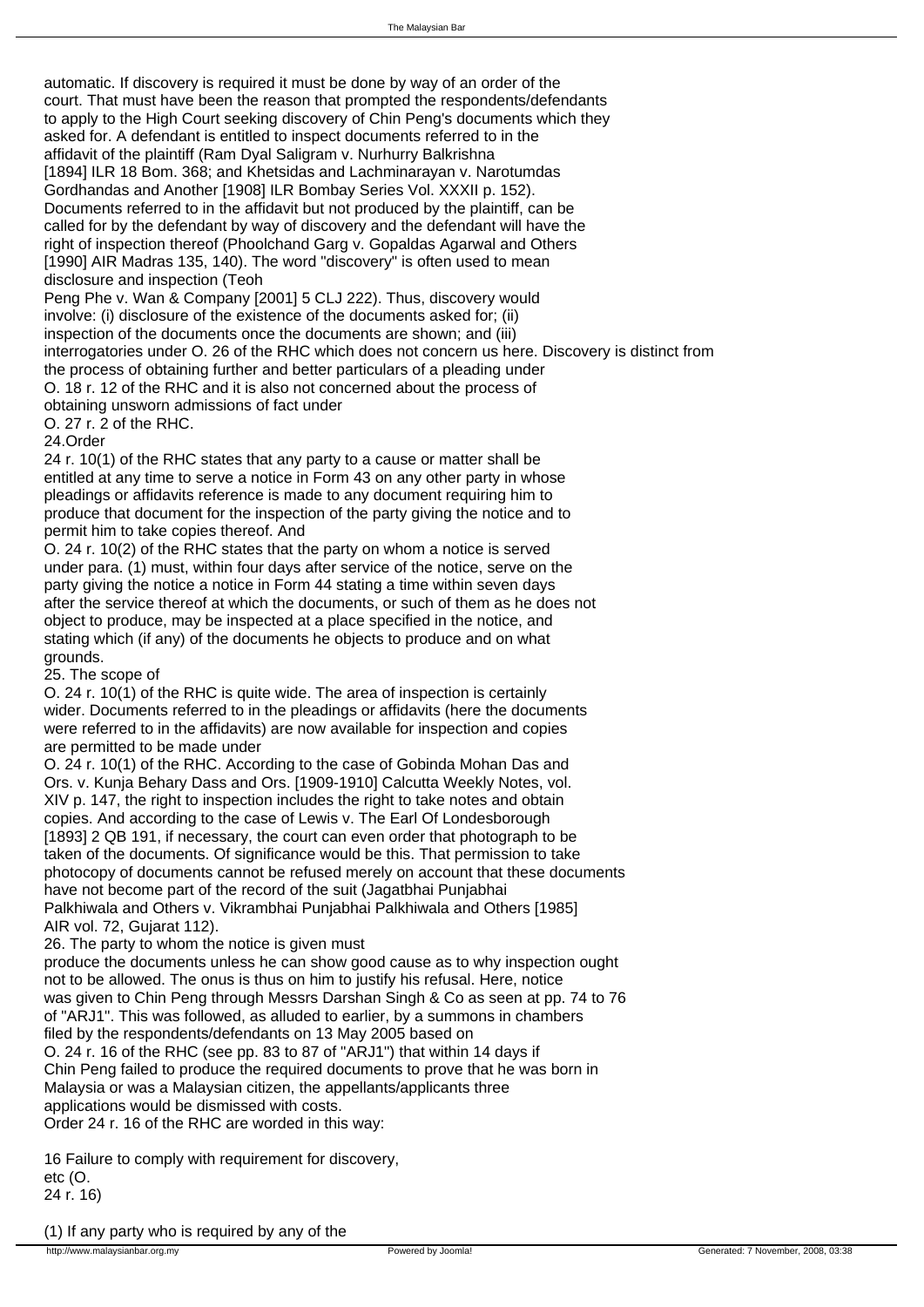foregoing rules, or by any order made thereunder, to make discovery of documents or to produce any documents for the purpose of inspection or any other purpose fails to comply with any provision of that rule or with that order, as the case may be, then, without prejudice, in the case of a failure to comply with any such provision, to rules 3(2) and 11(1), the Court may make such order as it thinks just including, in particular, an order that the action be dismissed, or as the case may be, an order that the defence be struck out and judgment be entered accordingly.

 (2) If any party against whom an order for discovery or production of documents is made fails to comply with it, then, without prejudice to paragraph (1), he shall be liable to committal. (3) Service on a party's solicitor of an order for discovery or production of documents made against that party shall be sufficient service to found an application for committal of the party disobeying the order, but the party may show in answer to the application that he had no notice or knowledge of the order. (4) A solicitor on whom such an order made against his client is served and who fails without reasonable excuse to give notice thereof to his client shall be liable to committal.

# 27.Rule

16(1) of O. 24 of the RHC should apply to the appellants/applicants. The effect of non-compliance is quite severe. It provides that "the court may make such order as it thinks just including, in particular, an order that the action be dismissed or, as the case may be, an order that the defence be struck out and judgment be entered accordingly". It is the court that will make the order dismissing the appellants/applicants three applications with costs even though such a prayer appears in the summons in chambers of the respondents/defendants dated 13 May 2005. And such an order was made by the High Court on 31 July 2007 as seen at pp. 1 to 5 of "AAR(2)". We do not see anything wrong with the order of the High Court. The onus was on Chin Peng to produce his birth certificate and his citizenship certificate. It was Chin Peng who deposed in his own affidavit, as alluded to earlier, that he was born in the later half of October 1924 in Sitiawan, Dinding, Perak, Malaya and that he remains a Malaysian citizen. Chin Peng also averred that he did not relinquish his citizenship and neither was he banished from Malaysia.

28. Chin Peng emphasised his Malaysian citizenship in

his affidavit. Even Darshan Singh Khaira in his affidavit that was affirmed on 4 March 2005 alluded to Chin Peng's Malaysian citizenship and the averment that Chin Peng was born on 20 October 1923 in Sitiawan, Dinding, Perak, Malaysia. 29. It must be recalled that the senior federal

counsel in the person of Madam Azizah binti Haji Nawawi has affirmed an affidavit in support on 9 May 2005 as seen at pp. 1 to 21 of "AAR". There she averred that the respondents/defendants were not in possession of Chin Peng's documents and she believed that Chin Peng should have those documents with him and he should, therefore, forward it to the respondents/defendants. She also averred that the Registration Department has no record of the birth certificate of Chin Peng and neither was there a certificate of citizenship of Chin Peng registered with or in the possession of the respondents/defendants. According to her, Chin Peng's documents were important and relevant to the issue pertaining to the citizenship of Chin Peng since the latter had affirmed an affidavit to say that he is a Malaysian citizen.

30. Haji Ab. Rahim bin Ismail from the Immigration

Department affirmed an affidavit in reply on 14 May 2005 as seen at pp. 77 to 81 of "ARJ1" and there he asserted that Chin Peng was not entitled to be issued with a Malaysian passport unless he is a Malaysian citizen.

31. I must now refer to two more affidavits. One was

affirmed by Darshan Singh Khaira on 22 July 2005 as seen at pp. 121 to 125 of "ARJ1". The other was affirmed by Chin Peng on 4 December 2006 as reflected at pp. 160 to 167 of "ARJ1". The contents of both these affidavits are similar and they may be summarised as follows:

 (a) that all the documents and certificates were issued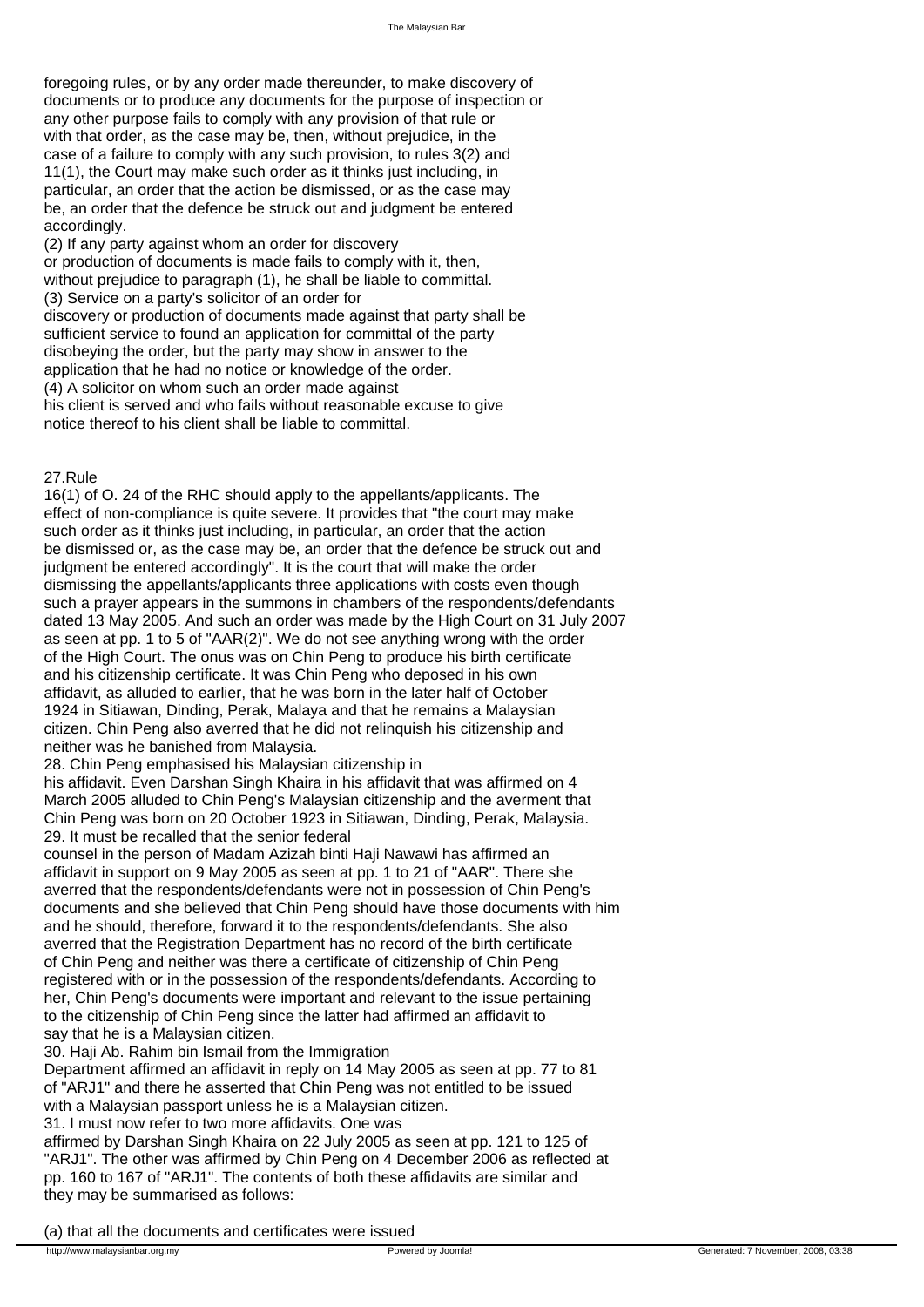by the respondents/defendants and they should be in the possession of the respondents/defendants;

 (b) that Chin Peng was born in Sitiawan, Dinding, Perak and the same was also true for his brothers and sisters; (c) that Chin Peng's children were also born in Sitiawan, Dinding, Perak and the whole family also resided in Perak; (d) that in 1947, the Jabatan Pendaftaran, Sitiawan, Perak issued a birth certificate to Chin Peng and the latter was also issued with a British nationality passport to enable him to travel to Hong Kong and Bangkok but, unfortunately, both the documents were seized by the police; (e) that Chin Peng was issued with a travel document entitled "Travel Document For Alien" by both Thailand and China and there Chin Peng's nationality was stated to be "Malaysia"; (f) that Chin Peng has ten siblings and his parents are said to be Malaysian citizens; and (g) that Chin Peng's wife and two children are said to be Malaysian citizens.

32. The director of the Registration Department by the name of Hj Zainuddin bin Ramli affirmed an affidavit in reply on 20 September 2006 as seen at pp. 135 to 143 of "ARJ1" and there he deposed to the following set of facts:

 (a) That the National Registration Department ("NRD") is tasked with the duty of registering the birth of an individual in Malaysia by the issuance of a birth certificate and it is also under a duty to record, register and keep copies of applications for citizenships and National Registration of Identity Cards ("NRICs"). (b) That the NRD would only keep the records of those documents that were registered with them. Thus, if the fact of a birth of a child is not registered with the NRD or there is no application for citizenship or for an NRIC, then the NRD would not know of that fact nor would it keep the records of the relevant documents. (c) That the NRD has no record of the birth of Chin Peng at Sitiawan, Dinding, Perak. There is no registration of the birth of Chin Peng with the NRD and, consequently, the NRD has not issued a birth certificate to Chin Peng. (d) That both the parents of Chin Peng, namely, Ong Sing

 Pio and Kuan Kheng Dee became Malaysian citizens after their applications for Malaysian citizenships were approved by the Government.

33. The principles governing discovery were set out

by the English Court of Appeal way back in 1882 in the case of The Compagnie Financiere Et Commerciale Du Pacifique v. The Peruvian Guano Company [1882] 11 QBD 55. That case concerned the filing by the plaintiffs there of a further affidavit of documents pursuant to the English Rules of the Supreme Court 1875, Order XXXI, r. 12 thereof. Brett LJ writing a separate judgment for the Court of Appeal aptly laid down the principles of law in these fine language (see pp. 62 to 63 of the report):

 The doctrine seems to me to go farther than that and to go as far as the principle which I am about to lay down. It seems to me that every document relates to the matters in question in the action, which not only would be evidence upon any issue, but also which, it is reasonable to suppose, contains information which may - not which must - either directly or indirectly enable the party requiring the affidavit either to advance his own case or to damage the case of his adversary. I have put in the words 'either directly or indirectly,' because, as it seems to me, a document can properly be said to contain information which may enable the party requiring the affidavit either to advance his own case or to damage the case of his adversary, if it is a document which may fairly lead him to a train of inquiry, which may have either of these two consequences: ...

34. I must categorically say that the documents that relate to the matters in question are Chin Peng's documents that are likely to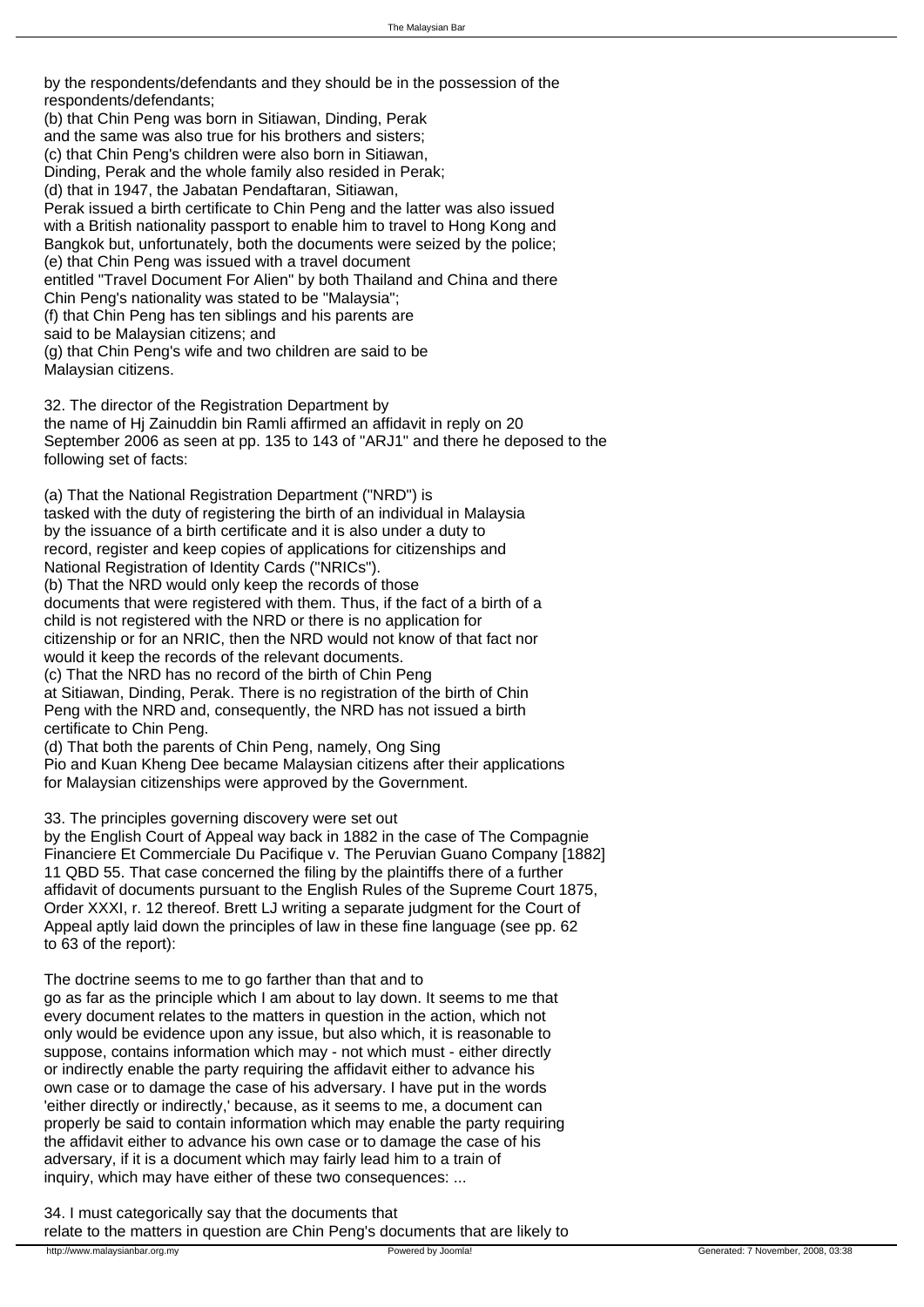throw light on the case at hand (Merchants' & Manufacturers' Insurance Co Ltd v. Davies [1938] 1 KB 196, at p. 210).

35. Edgar Joseph Jr. SCJ sitting at the High Court of Penang in the case of

Yekambaran s/o Marimuthu v. Malayawata Steel Berhad [1994] 2 CLJ 581 quoted verbatim the above mentioned passage of Brett LJ and, in his usual candour, continued to say at p. 585 of the report:

 The essential elements for an order for discovery are threefold; namely, first there must be a 'document', secondly, the document must be 'relevant' and thirdly, the document must be or have been in the 'possession, custody or power' of the party against whom the order for discovery is sought.

36. Further down the same page, his Lordship Edgar Joseph Jr. SCJ had this to say:

 As to 'relevance', our Rules of the High Court limit discovery to documents which are 'relevant to' or 'relate' to the factual issues in dispute. More particularly, the discovery obligation applies to documents 'relating to matters in question in the action' [Rules of the High Court, O. 24 r. 1(1)] or 'relating to any matter in question in the cause or matter' [O. 24 r. 3(1)]. In practice, relevance is primarily determined by reference to the pleadings but there need not be a pleading for a matter to be said to be in issue. (See Phillips v. Phillips [1879] 40 LT 815, 821). In this context, relevance is defined broadly. It does not extend to documents relevant merely to a party's credibility unless that itself is a fact in issue. (See George Ballantine & Sons Ltd. v. Dixon & Son Ltd. [1974] 1 WLR 1125). If, however, the document's relevance is to a fact in issue, not simply to credibility, it has long been settled that relevance of an indirect kind suffices.

37. Continuing further on the same page, this was what his Lordship Edgar Joseph Jr. SCJ said:

 The observation of Edward Bray in his highly regarded work on discovery at p. 18 as to the test of 'materiality' merits quotation; there he says this:

 ... for the purpose of testing the materiality of the discovery to a particular issue ... it is the case of the party seeking the discovery that must be assumed to be true, and not that of the party from whom the discovery is sought.

 I note that proposition received judicial approval in Format Communications Mfg. Ltd. v. ITT (UK) Ltd. [1983] FSR 473 CA.

#### 38. Under

O. 24 r. 10 of the RHC, the court has the jurisdiction to order discovery of a document referred to in an affidavit, whether or not the document is in the possession, custody or power of the party in whose affidavit the reference to that document is made (Rafidain Bank v. Agom Universal Sugar Trading Co. Ltd. And Another [1987] 1 WLR 1606, [1987] 3 All ER 859, CA). The discretion is vested in the court whether or not to make an order for discovery. An order will not be made if good cause to the contrary is shown. The absence of possession custody or power may amount to a good cause, but it is not always so. At the end of the day, the decision to order discovery is dependent on the facts of each particular case (Quilter v. Heatly [1883] 23 Ch. D 42, at pp. 48 to 51, CA). Privilege may be a good cause not to allow discovery. Thus, the party against whom the order is sought will be excused if, and only if, he is privileged from producing the document asked for (Roberts v. Oppenheim [1884] 26 Ch D 724; and Milbank v. Milbank [1900] 1 Ch 376). And "privilege" has not been raised by Chin Peng. At any rate, Chin Peng's documents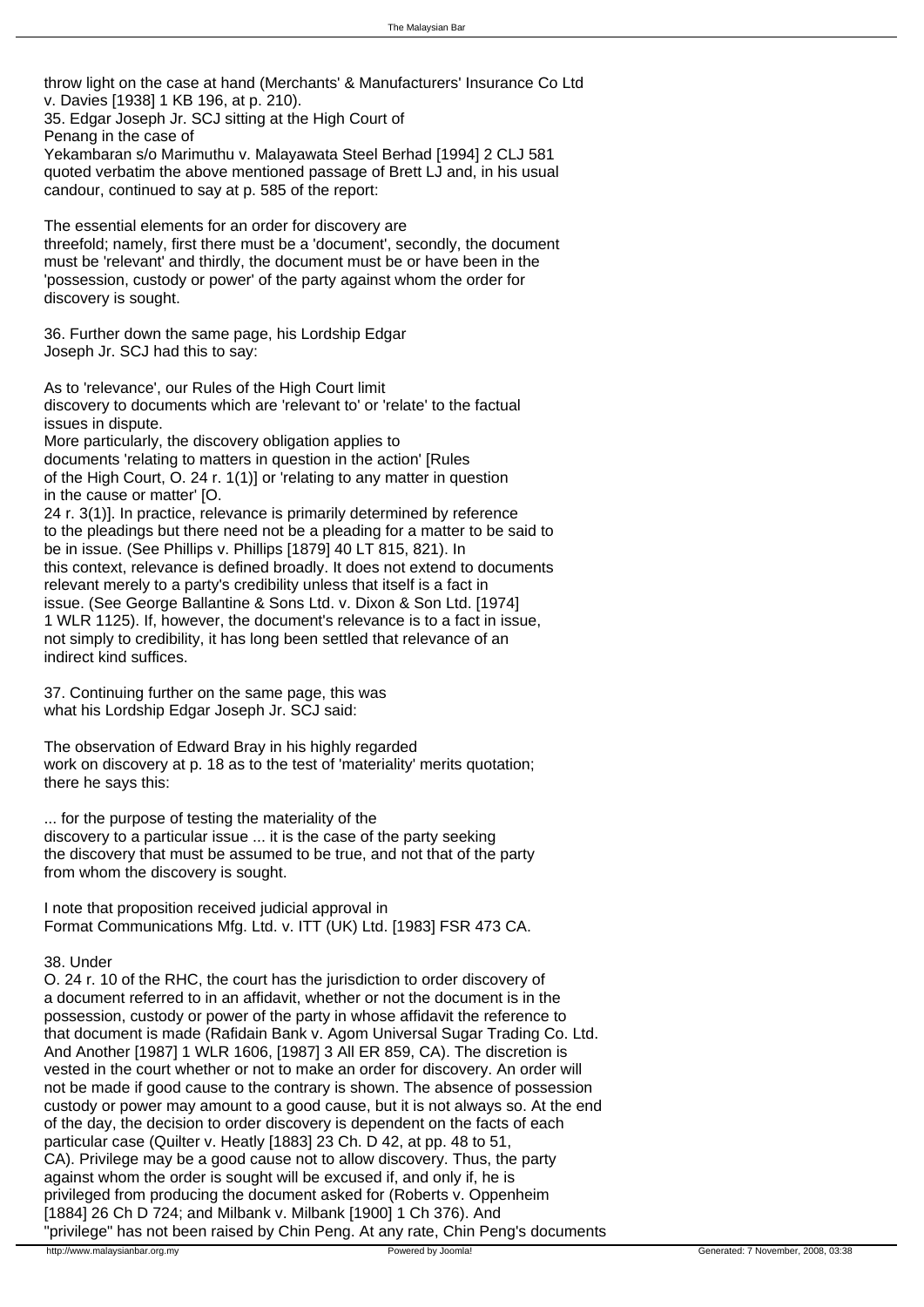can never be classified as privileged so as to prevent him from producing them. 39. Here, there was an averment that Chin Peng's

birth certificate that was issued by the Registration Department of Sitiawan, Perak in 1947 was seized by the police and so Chin Peng says that he could not produce his birth certificate. There is a rebuttal evidence from the director of the Registration Department who categorically stated that there was no record of the birth of Chin Peng at Sitiawan, Dinding, Perak. Now, since Chin Peng says that he was born in Sitiawan, Dinding, Perak, Malaya, the onus was on him to show that that was so. He must produce his birth certificate. Chin Peng too must produce his citizenship certificate because the NRD has no record of it. The production of Chin Peng's documents would certainly throw light to the case at hand. It would support Chin Peng's claim that he is a Malaysian. It would prove his citizenship.

# 40. Even if Chin Peng were to raise "privilege" as

the reason in not producing those documents (which he did not), in the face of the evidence from the director of the Registration Department "privilege" cannot amount to a good cause. As I said the decision to order discovery would be dependent on the facts of each case.

41. There is a passage of critical importance

appearing in Odgers' Principles Of Pleading And Practice, 22nd edn by D.B. Casson and I.H. Dennis which merits reproduction. There at pp. 238 to 239, the learned authors wrote:

### Default in Making Discovery

 If any party fails to discover or produce or allow inspection of documents as provided by any of the foregoing rules, or as ordered, the court has power under rule 16(1) to make any order it thinks just. This includes, in particular, the power to order that an action be dismissed, or that a defence be struck out with judgment to be entered accordingly (Salomon v. Hole [1905] 53 WR 588; and Husband's of Marchwood Ltd. v. Drummond Walker Developments Ltd. [1975] 1 WLR 603). Normally, however, the court is reluctant to exercise such power and will only do so when a party has at least once disobeyed a peremptory order insisting, for example, that he make discovery within a time specified in the order. A party who fails to comply with an order for discovery or production is also liable to committal [rule 16(2)]. These are highly penal provisions and will only be enforced in the last resort, where it seems clear that the party in default really intends not to comply with an order of the court.

### 42. In

Mahfar Alwee v. Jejaka Megah Sdn Bhd & Anor [2007] 7 CLJ 116, Low Hop Bing J (now JCA) refused to accede to the plaintiff's application to produce certain documents because his Lordship was unable to find any relevance of those documents especially when the plaintiff's cause of action was not founded on contract but rather on fiduciary duties and implied trust. In the course of writing the judgment, his Lordship sets out the law in regard to discovery and inspection of documents and his Lordship vigorously applied the principles of law enunciated by Edgar Joseph Jr. SCJ in Yekambaran s/o Marimuthu v. Malayawata Steel Berhad (supra) as reproduced earlier. 43. Before us, Raja Aziz Addruse, the learned counsel for the appellants/applicants, submitted along the following lines. That Chin Peng is of Malaysian origin and he is entitled to come back to Malaysia. That Chin Peng's documents are irrelevant to the issue of Malaysian origin. It would not be prejudicial to anyone if Chin Peng cannot produce those documents. That Chin Peng's birth certificate was lost when he tried to escape from capture.

44. After referring to the affidavit in reply of the

director of the Registration Department, Raja Aziz Addruse submitted that at the trial, the court would be in a position to decide whether Chin Peng is of Malaysian origin notwithstanding the fact that he may not be born in Malaysia. There were affidavits, according to the learned counsel, that showed that Chin Peng grew up in Malaysia and that he will be caught under the category of being a person of Malaysian origin. The learned counsel further submitted that Chin Peng's right to return and live in Malaysia is based on the agreement. He stressed that Chin Peng had satisfied the terms of the agreement to enable him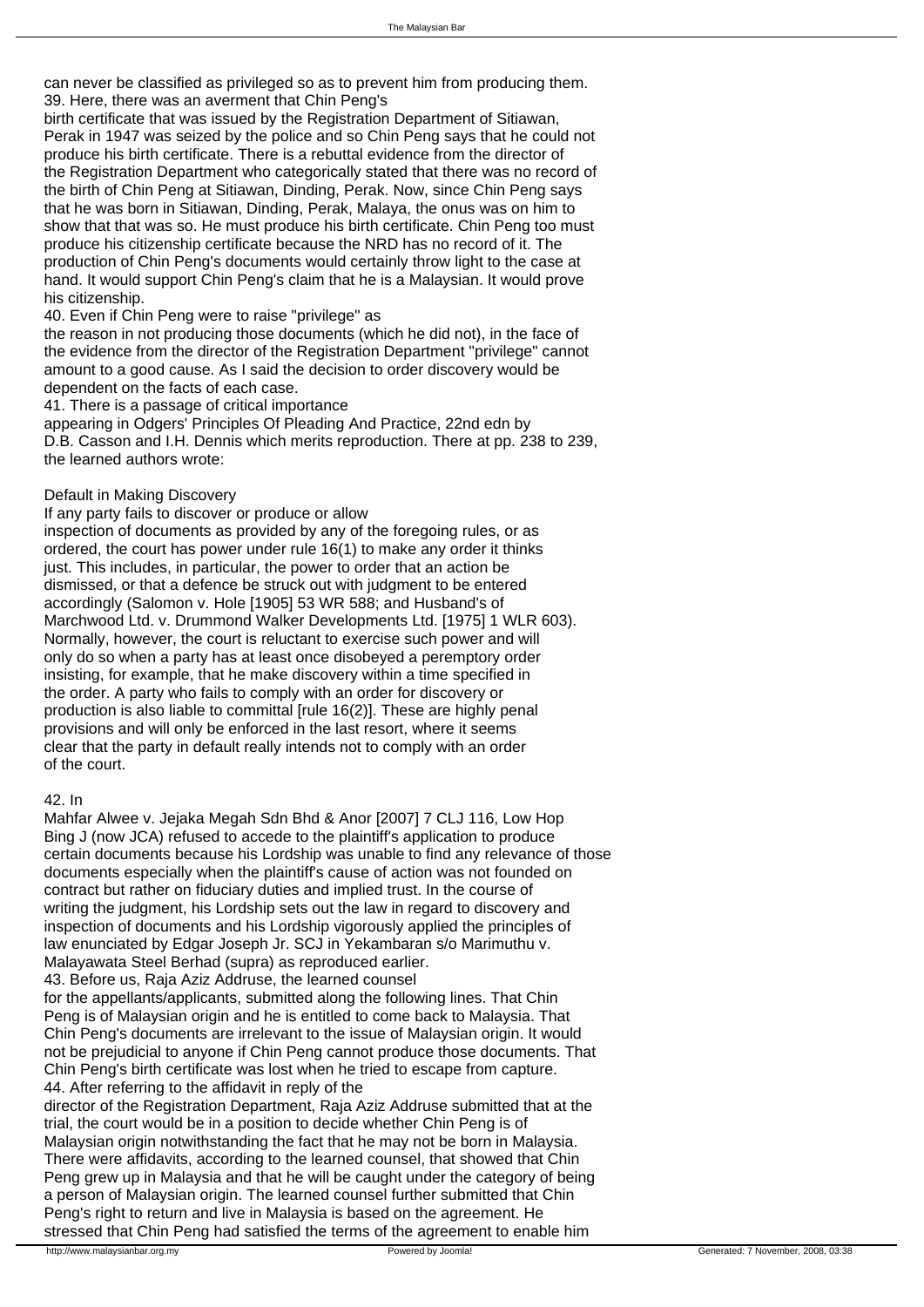to live in Malaysia. He argued that the agreement has to be read contemporaneously with the administrative arrangement and I agree with him (Mars Equity Sdn Bhd v. Tis 'Ata'ashar Sdn Bhd [2005] 1 CLJ 513). He then

referred to Item 6 of the administrative arrangement, in particular, para. 6.3.4

as seen at p. 243 of "ARJ1" which has been reproduced earlier.

45. And notwithstanding that the discretion was for

the Government of Malaysia - the fourth respondent/defendant, to decide "whether they should be allowed to settle down in Malaysia" by virtue of para. 6.3.4 of the administrative arrangement, Raja Aziz Addruse submitted further and he addressed this court in this fashion, and I quote:

When he (referring to Chin Peng) went to the jungle he is

allowed to come back if he can show that he has a Malaysian origin. If he is allowed to come back and he does not have NRIC or citizenship then under paragraph 6.3.4 of page 243 of "ARJ-1" (referring to the administrative

arrangement) he would be entitled to get his citizenship.

46. According to Raja Aziz Addruse, under the

agreement the people of Malaysian origins are allowed to settle in Malaysia and there was no necessity to prove it with a birth certificate or citizenship papers.

47. In regard to the respondents/defendants summons

in chambers application for discovery and inspection of Chin Peng's documents, it was submitted that there was no requirement that if those documents were not produced for inspection then the appellants/applicants' three applications would be dismissed. With respect, that cannot be right. In actual fact, there was prayer 3 to the summons in chambers of the respondents/defendants (see p. 85 of "ARJ1") which categorically stated that if Chin Peng's documents were not produced for inspection then the appellants/applicants' three applications would be dismissed with costs. And the High Court had made the order accordingly. That order by the High Court was certainly good in law.

48. Madam Azizah binti Haji Nawawi argued that the

Government of Malaysia was not in possession of Chin Peng's documents and she believed that Chin Peng - the former communist leader, possessed them. She rightly submitted that Chin Peng's documents were relevant as it would prove his citizenship. She was also right when she argued that the onus was on Chin Peng to produce those documents because he had attested that he had never given up his citizenship and neither was it revoked.

49. The expression "burden of proof" is

self-explanatory. It simply means the obligation to prove. In this judgment, I am only concerned with one principal kind of burden. It is the legal burden. A legal burden is defined as the obligation imposed on a party by a rule of law to prove a fact in issue. And the standard of proof required to discharge the legal burden depends upon whether the proceedings are civil or criminal. In the former, the standard required is proof "on the balance of probabilities". In the latter, the standard required of the prosecution is proof "beyond reasonable doubt". In a negligence action, for example, where the defendant alleges contributory negligence: the plaintiff bears the legal burden on the issue of negligence while the defendant has to prove contributory negligence. By way of an analogy, reference should be made to the case of Scott and Another v. Martin and Others [1987] 2 All ER 813, CA at p. 817, where Nourse LJ, in construing a conveyance, said that the party who relies on surrounding circumstances as an aid to construction has the onus to prove them. Likewise here, the onus falls on Chin Peng to prove that he is a Malaysian citizen as claimed by him. If you say that you are a Malaysian citizen, where's the proof to support your claim?

50. The legal burden is often determined by the rules

of substantive law set out in the predecents and statutes. As far as the statute is concerned, I must call in aid

s. 106 of the Evidence Act 1950 (Act 56). That section enacts as follows: Burden of proving fact especially within knowledge

 106. When any fact is especially within the knowledge of any person, the burden of proving that fact is upon him.

# ILLUSTRATIONS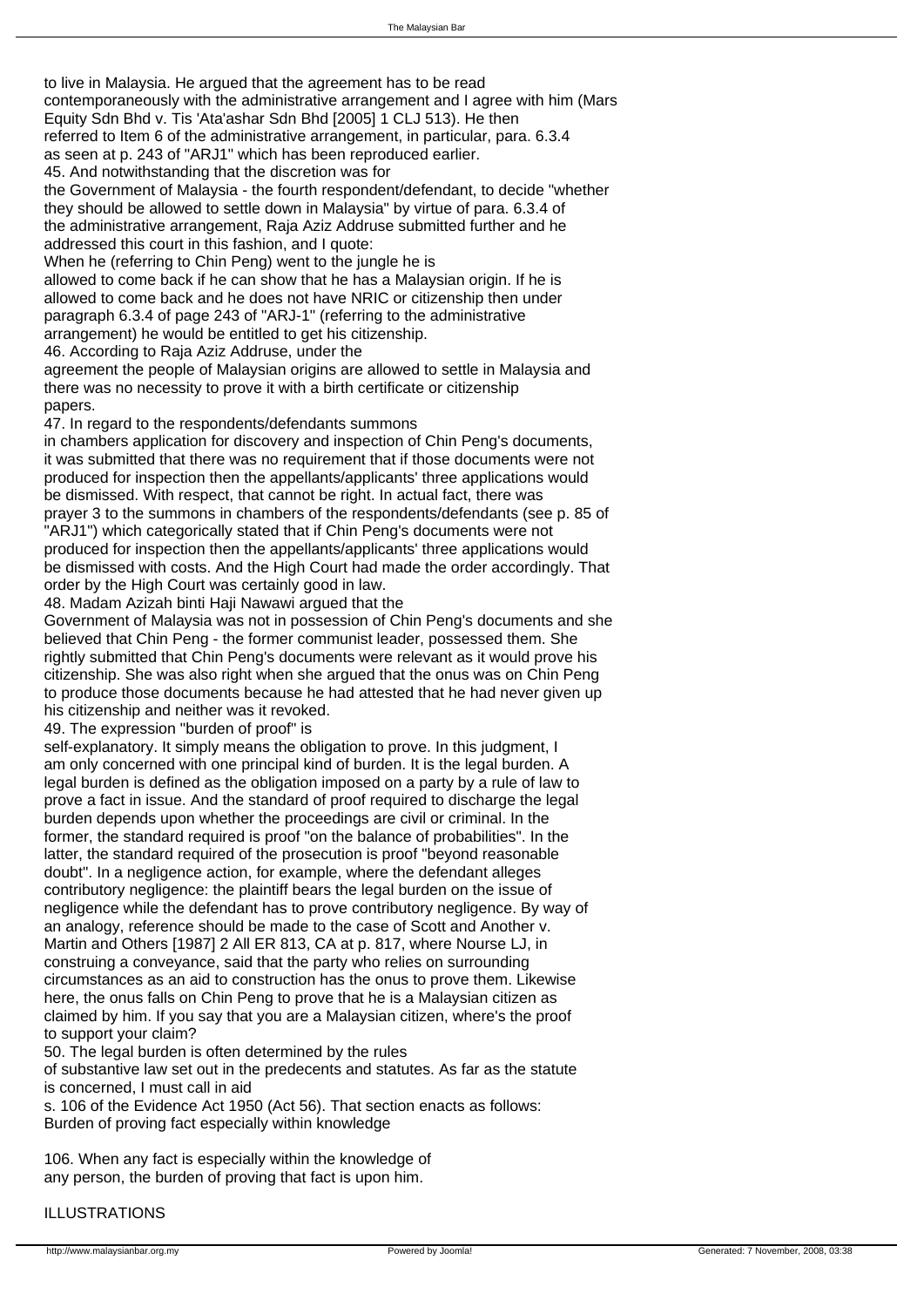(a) When a person does an act with some intention other than that which the character and circumstances of the act suggest, the burden of proving that intention is upon him. (b) A is charged with travelling on a railway without a ticket. The burden of proving that he had a ticket is on him.

51. Concisely put, it amounts to this. If a person asserts affirmatively that a certain state of facts is present or absent, that would be an averment that he is bound to prove. Section 106 of the Evidence Act 1950 (Act 56) is an exception to s. 101 of the same Act. Buttrose J in Ho Tong Cheong & Ors. v. Oversea-Chinese Banking Corpn. Ltd. [1967] 1 LNS 55; [1967] 2 MLJ 70, FC, aptly said at p. 71 of the report, in the context of when any fact is "especially" within the knowledge of any person, to this effect:

 The fact as to whether the defendants knowingly committed the breaches complained of was surely something especially within their own knowledge.

52. The determination of where the legal burden falls

is a matter of plain common sense. The latin phrase that says Ei incumbit probatio qui dicit, non qui negat is quite apt. Loosely translated it means this. That he who asserts must prove. The law books are replete with authorities on this latin maxim and its meaning. The Indian court in Pachkodi Gulab Badhai v. Krishnaji and Others [1947] AIR Vol. 34 Nagpur 145 held that where a document containing material alterations was produced from the custody of the person who had possession of it, that person has to explain where and how the alterations were made. The Court of Appeal in Public Prosecutor v. Yap Chai Kee [1922-1924] Volumes 3-4 F.M.S. Law Reports 75 held that since the accused was in possession of two forged rubber coupons it raised a presumption that he knew that they were forged. Likewise here, it was especially within the knowledge of Chin Peng who knew of the existence of his birth certificate and citizenship certificate and, consequently, the burden of proving that he had them is on him.

53. The relevancy of being a Malaysian citizen as

opposed to being a person of Malaysian origin was highlighted in the appellants/applicants summons in chambers dated 7 March 2005 as alluded to in the early part of this judgment. In that summons in chambers, Chin Peng sought to have access to a Malaysian passport and he was asking the Malaysian Government to grant him a passport to enable him to attend court. Chin Peng's affidavit affirmed on 18 March 2005 alluded to, at para. 7 of p. 61 of "ARJ1", the issue of Malaysian citizenship. Nothing was mentioned about Malaysian origin in that paragraph. In drafting an affidavit, certain drafting principles must be adhered to. The most basic principle is succinctness. An affidavit must be as short as possible without sacrificing the content and effect of the evidence. There must be precision in language and the draftsman has admirably done that in para. 7 of p. 61 of "ARJ1". So, effect must be given to such an averment. 54. When Chin Peng asked the Malaysian Government to give him a passport to enable him to attend court, it brought into sharp focus the question of citizenship. Item 5.5 of the administrative arrangement at p. 241 of "ARJ1", item 5.7 of the administrative arrangement also at p. 241 of "ARJ1", items 6.3.1 and 6.3.2 of the administrative arrangement at pp. 242 to 243 of "ARJ1", and items 6.3.3, 6.3.4, 6.4.1 and 6.4.2 of the administrative arrangement at p. 243 of "ARJ1" are relevant. They all made references to "citizens" and "non-citizens" and they have been reproduced earlier. That being the case, the citizenship issue becomes a very important issue. It is propelled to the forefront. In sharp contrast, the phrase "Malaysian origin" was only emphasised after the respondents/defendants filed their originating summons on 13 May 2005 as seen at pp. 83 to 87 of "ARJ1" that was hinged on O. 24 of the RHC. In fact, Chin Peng affirmed an affidavit on 14 March 2007 as seen at pp. 189 to 194A of "ARJ1" and there he raised the issue of Malaysian origin for the very first time. As I said, an affidavit must be drafted with precision and clarity. The appropriate words must be employed. Thus, when Chin Peng affirmed an affidavit on 18 March 2005 in both the Malay and the English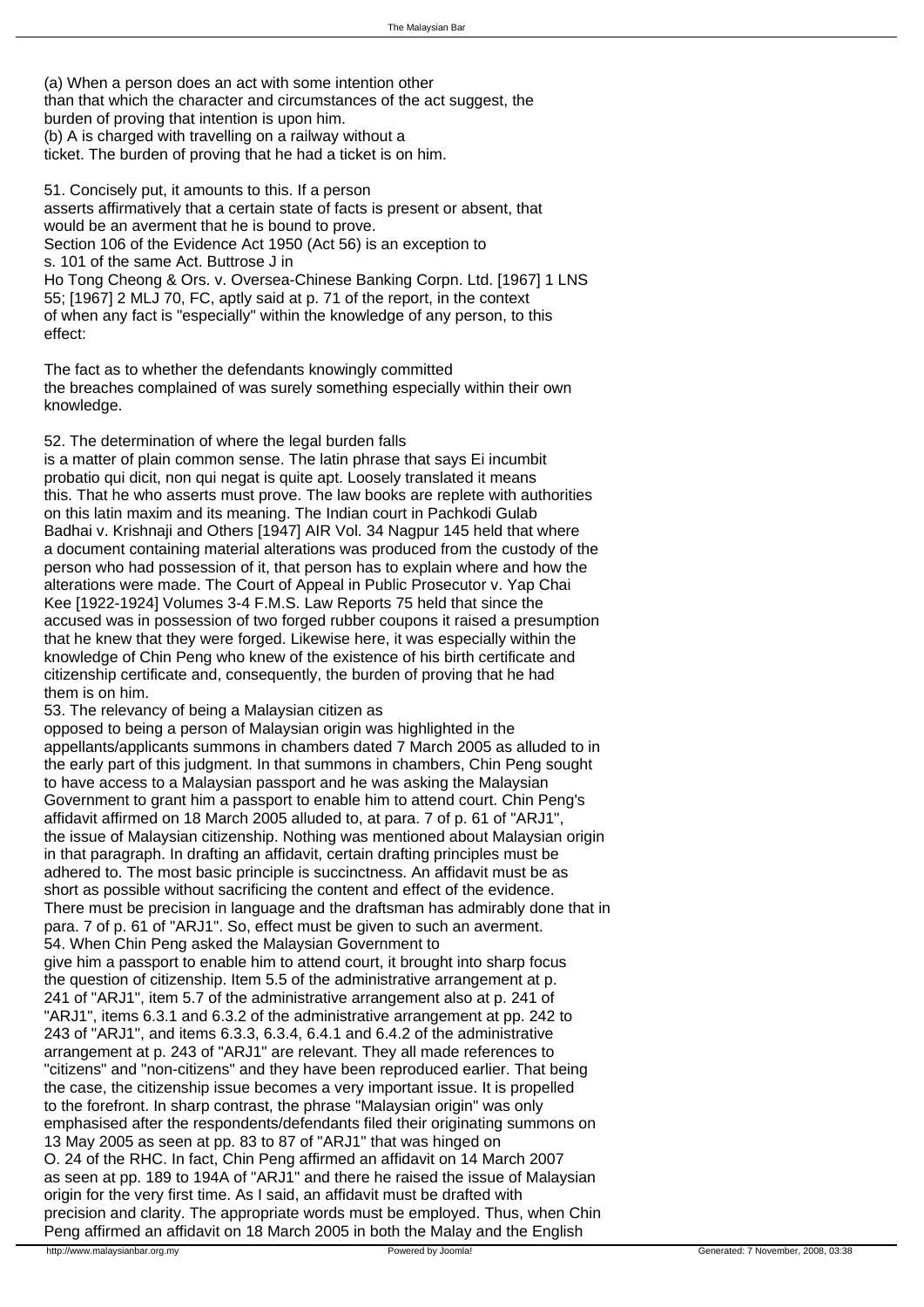languages as alluded to in the early part of this judgment, he must have employed the appropriate words. Consequently it must be noted that in that affidavit that was affirmed on 18 March 2005, Chin Peng made reference to being a Malaysian citizen and not as a person of Malaysian origin.

55. Chin Peng also reiterated in his affidavit that

was affirmed on 14 March 2007 that he was born in Sitiawan, Perak at his parents shophouse in October 1924. He too averred that his birth was duly registered and that he once possessed a formal copy of his birth certificate. And according to him, he had placed a copy of his birth certificate in the pocket of the suit which he abandoned at the Tong Ching bungalow, outside Kampar, on the evening of 16 June 1948, when he narrowly escaped capture by a Britishled police raid on that residence. According to him, the police had seized his abandoned belongings including his birth certificate. He averred that the full details of the raid can be found in Chapter 14 of his published memoirs entitled "Alias Chin Peng - My Side of History". With respect, what is written in Chin Peng's memoirs cannot be accepted as the gospel truth. Anything can be written in the memoirs. The bottom line is this: where are your documents? The onus is on Chin Peng to produce them.

56. Be that as it may, in my judgment, Chin Peng's

documents are still required in order to ascertain the issues of "Malaysian citizen" or "Malaysian origin". It is imperative, in view of the affidavits of the officers from the Immigration and Registration Departments, that Chin Peng should produce his documents for inspection. In this context, the High Court judge was wrong when he acknowledged that one can prove one's Malaysian origin by other means.

57. You may be a Malaysian by origin by virtue of

being born in Malaysia but you have since acquired, say, Australian citizenship. To prove your Malaysian origin, you need to produce your birth certificate and citizenship certificate. This is also true for Chin Peng. On both counts - be it as a Malaysian citizen or as a person of Malaysian origin, Chin Peng has to produce his birth certificate and citizenship certificate for inspection. There are no two ways about it. These two documents are certainly important to ascertain the status of Chin Peng.

58. The High Court decided on the basis of the

respondents/defendants' application under

O. 24 of the RHC. The appeal before us, pure and simple, revolved on

O. 24 of the RHC and nothing else. We cannot go further than that.

59. The failure on the part of Chin Peng to produce

those documents sought for by the respondents/defendants for inspection was fatal. Discovery was not given by the stated time and at the end of that time since the discovery has not been given, the High Court was right in allowing the respondents/defendants' application under

O. 24 of the RHC with costs in the cause and, finally, dismissing the appellants/applicants' three applications forthwith with costs (see p. 4 of "AAR(2)").

60. It is always prudent to remember that

O. 24 r. 16(1) of the RHC gives power to the court to order, for instance, that the defence be struck out and that judgment be entered accordingly unless the party complies with the rule or order for discovery by the stated hour of the stated day (see the Supreme Court Practice (1985 edn) at p. 417, at 24/16/1). Here, the High Court was right in dismissing the appellants/applicants' three applications for their failure to produce for inspection Chin Peng's documents.

61. For all these reasons, we unanimously affirmed

the decision of the High Court. All the orders of the High Court as seen in the sealed order at pp. 1 to 5 of "AAR(2)" are hereby affirmed. The appellants/applicants' appeal are accordingly dismissed with costs. 62. My learned brothers, Low Hop Bing, JCA and Sulaiman bin Daud, JCA have read this judgment in draft and have expressed their agreement with it.

For the appellants/applicants - YM Raja Aziz Addruse (Darshan Singh Khaira, Chan Kok Keong & Kong Check Keng with him); M/s Darshan Singh & Co